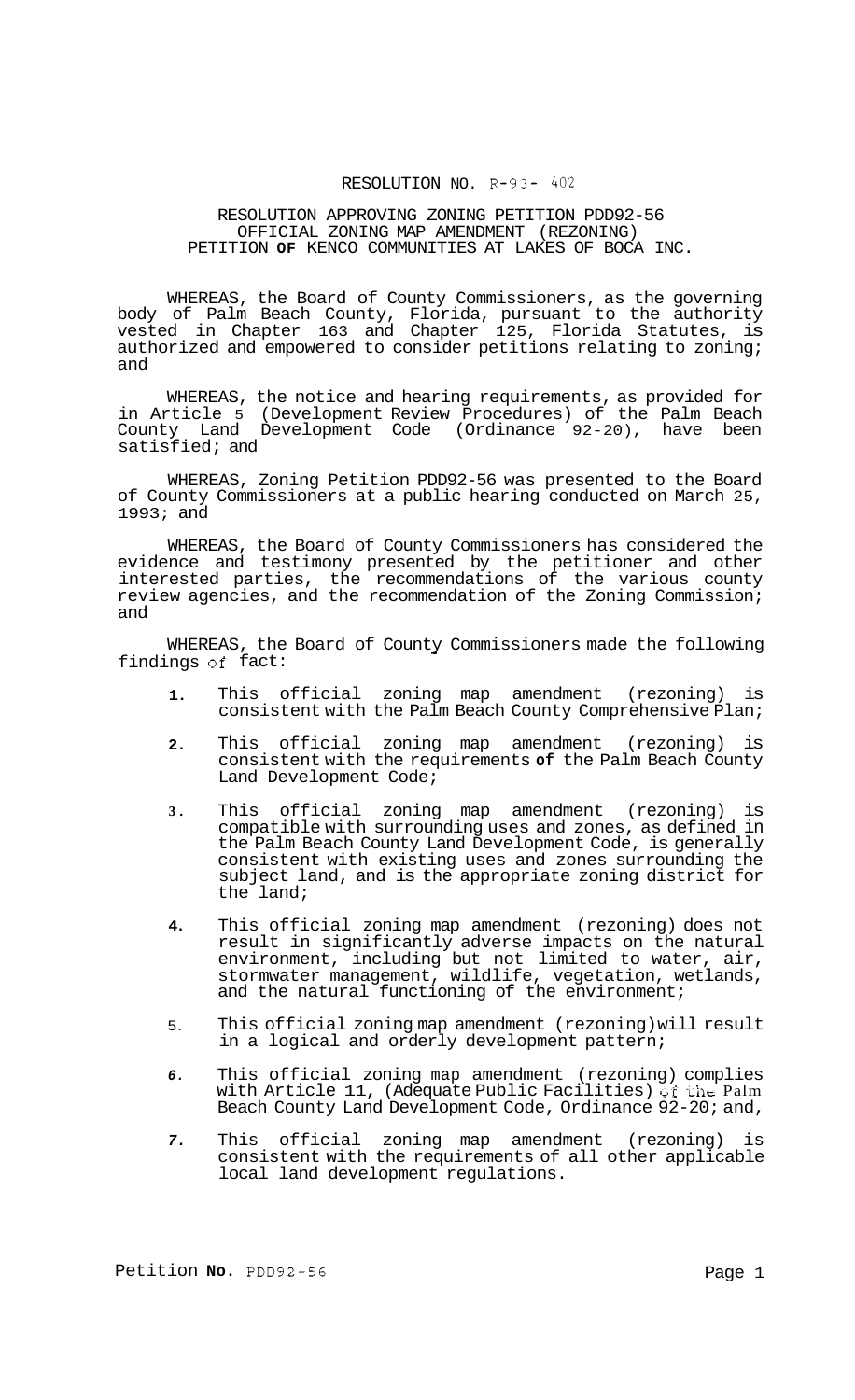WHEREAS, Article 5, Section **5.3.** D. 9 (Action by Board **of** County Commissioners) **of** the Palm Beach County Land Development Code requires that the action of the Board of County Commissioners be adopted by resolution.

NOW, THEREFORE, BE IT RESOLVED BY THE BOARD OF COUNTY COMMISSIONERS OF PALM BEACH COUNTY, FLORIDA, that Zoning Petition PDD92-56, the petition of KENCO COMMUNITIES AT LAKES OF BOCA INC., BY: KIERAN **J.** KILDAY, AGENT for a OFFICIAL ZONING MAP AMENDMENT (REZONING) from the RESIDENTIAL TRANSITIONAL SUBURBAN (RTS) ZONING DISTRICT to the RESIDENTIAL PLANNED UNIT DEVELOPMENT (PUD) ZONING DISTRICT on a parcel **of** land legally described in EXHIBIT A, attached hereto and made a part hereof, and generally located as indicated on a vicinity sketch attached as EXHIBIT B, attached hereto and made a part hereof, was approved on March 25, **1993,**  subject to the conditions of approval described in EXHIBIT C, attached hereto and made a part hereof.

Commissioner Roberts moved for the approval **of** the Resolution.

The motion was seconded by Commissioner Foster and, upon being put to a vote, the vote was as follows:

| Mary McCarty, Chair<br>Burt Aaronson<br>Ken Foster<br>Maude Ford Lee | Aye<br>Aye<br>Aye<br>Absent<br>$A y_{e}$ |
|----------------------------------------------------------------------|------------------------------------------|
| Karen T. Marcus                                                      | Aye                                      |
| Warren Newell                                                        | Ay <sub>e</sub>                          |
| Carol A. Roberts                                                     |                                          |

The Chair thereupon declared that the resolution was duly passed and adopted this 25th day **of** March, **1993.** 

APPROVED AS TO FORM AND LEGAL SUFFICIENCY PALM BEACH COUNTY, FLORIDA BY ITS BOARD OF COUNTY COMMISSIONERS

DOROTHY H. WILKEN, CLERK

BY: ALL

**I,**  DEPUTY CLERK: BY: is, cirito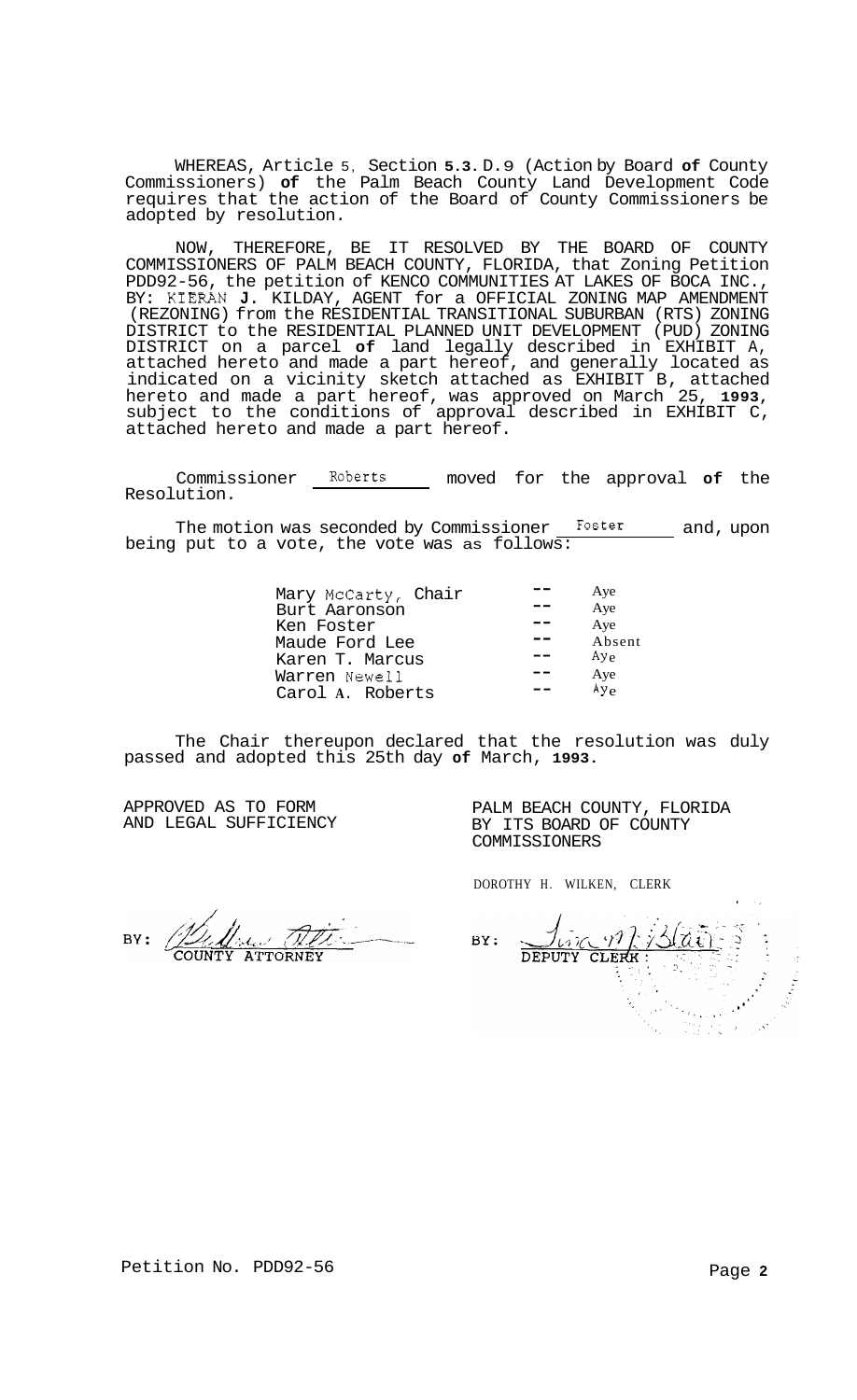# **EXHIBIT A**

### LEGAL **DESCRIPTION**

# LEGAL DESCRIPTION

A parcel of land lying in a pertion of Section 2, Township 47 South, Range 41 East,  $\epsilon \rightarrow 0$ Palm Beach County, Florida and said land being more particularly described as follows !

All of the Southeast Quarter of aforesaid Section 2, LESS the East 170.00 sfeet thereof.

Containing 149.185 Ac., more or lass, and subject to easements and rights-of-way of record.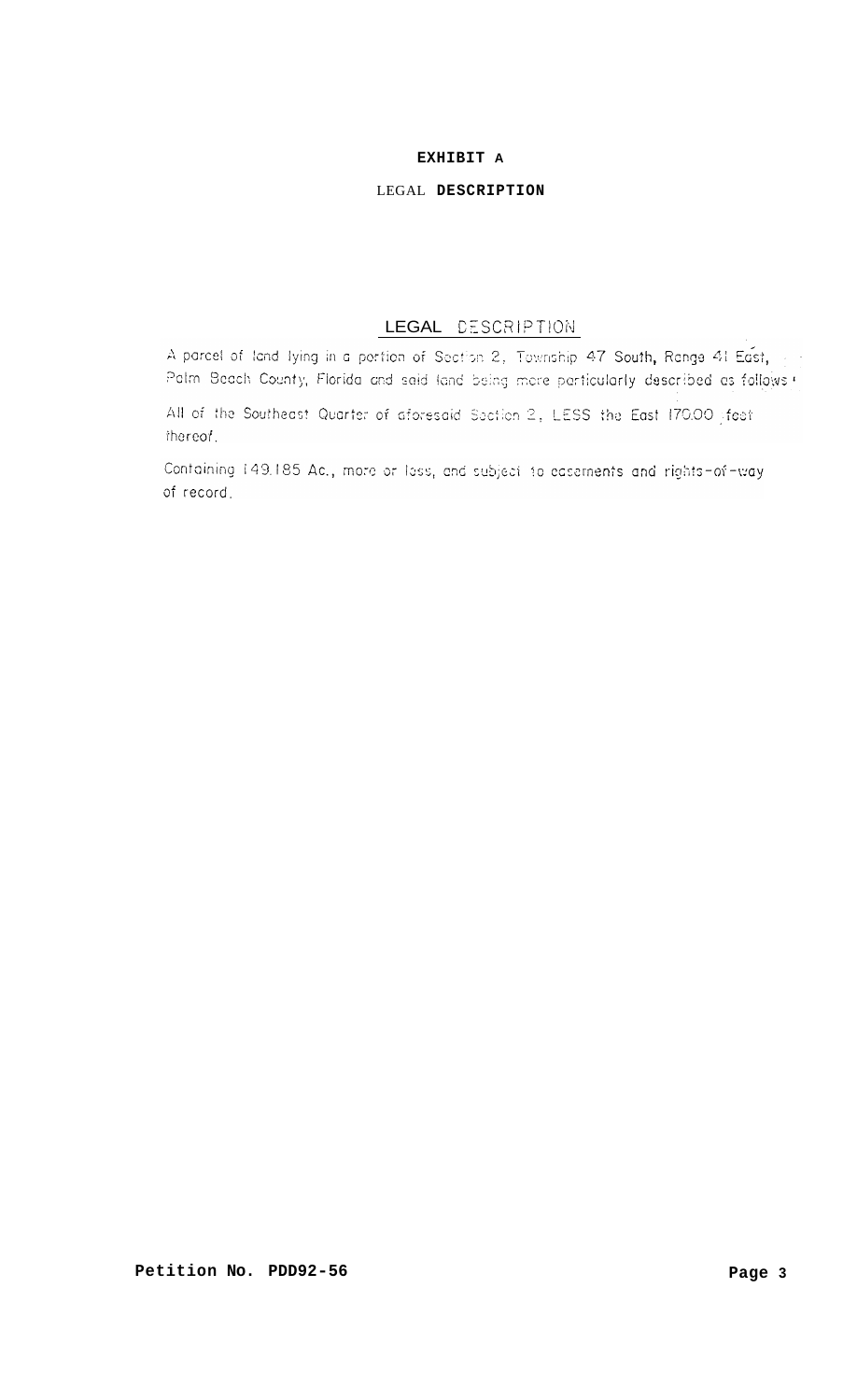# **EXHIBIT B**

## **VICINITY** SKETCH

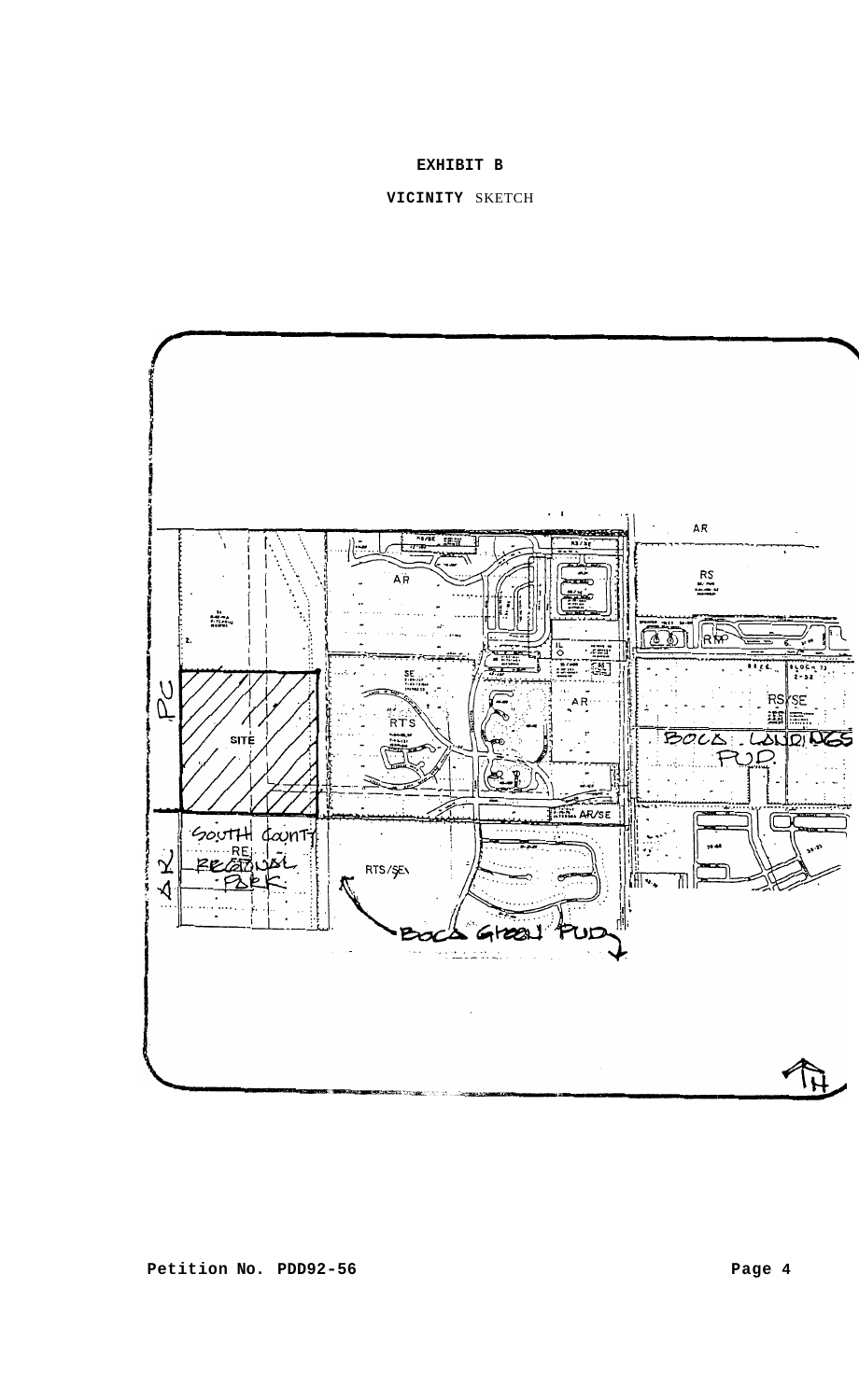#### EXHIBIT C

#### CONDITIONS **OF** APPROVAL

### A. HEALTH

- **1.** Sewer service is available to the property. Therefore, no septic tank shall be permitted on the site. All existing on-site sewage disposal systems must be abandoned in accordance with Chapter 10D-6, FAC anc Palm Beach County ECR-I.
- 2. Water service is available to the property. Therefore, no well shall be permitted on the site to provide potable water. All existing on-site potable water supply systems must be abandoned in accordance with Palm Beach (:ounty ECR-11.

### **B.** IRRIGATION QUALITY WATER

1. When irrigation quality water is available within 500 feet of the property, the petitioner shall connect **to** the system subject to permitting and/or requirements of the Florida Department of Environmental Regulations and/or<br>the South Florida Water Management District. The cost the South Florida Water Management District. for connection shall be borne by the property  $\nu$ wner. (UTILITIES)

### C. LANDSCAPING - GENERAL

- 1. Prior to site plan certification, the petitioner shall revise the landscape tabular data on the site plan to reflect conformance to minimum Landscape Code requirements and all landscape/vegetation preservation conditions of approval. (ZONING)
- **2. All** required native canopy trees in landscape buffer strips shall meet the following minimum standards:
	- a. Tree height: fourteen **(14)** feet.
	- b. Trunk diameter: **3.5** inches measured **4.** *5* feet above grade.
	- c. Canopy diameter: seven **(7)** feet. Diametel: shall be determined by the average canopy radiur; at **3**  points measured from the trunk to the out.ermost branch tip. Each radius shall measure at least 3.5 feet in length. (ZONING) feet in length.

### D. LANDSCAPING ALONG **THE** EAST BOUNDARY LINE

1. Landscaping along the east boundary shall be located along the west edge of the existing powerline easement and shall provide for a minimum of seven (7) landscape areas, a minimum of eighty (80) feet in length and ten **(10)** feet in width perpendicular to and centered on utility pole structures. Each landscape area shall consist of a cluster **of** a minimum *of* four **(4)** native canopy trees and three (3) flowering trees. (ZONING)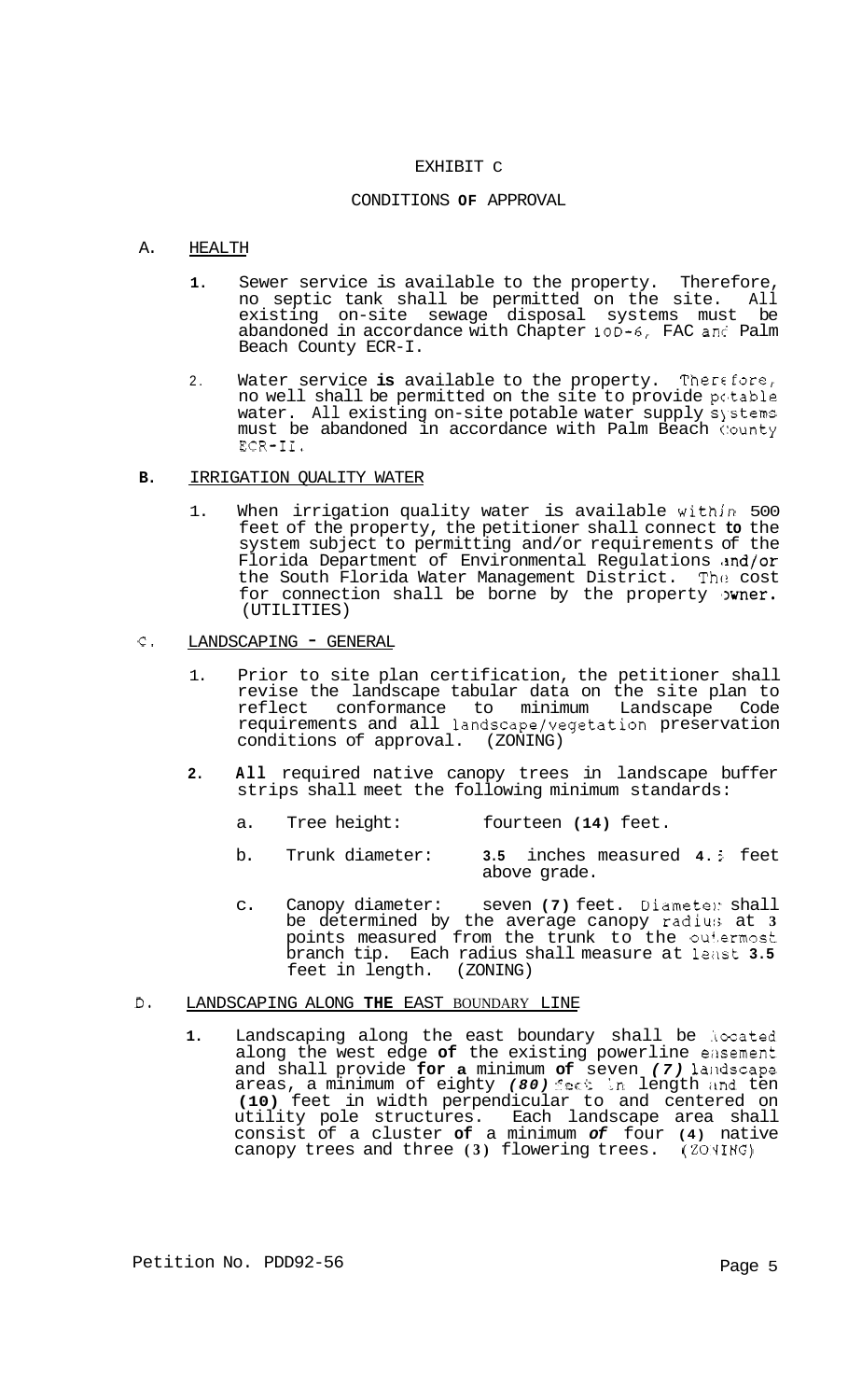2. Prior to preliminary development plan certification by Prior to preliminary development plan certification by<br>the Development Review Committee (DRC), the developer shall submitt and receive approval of a landscape p:.an that is satisfactory to the zoning division for i.he required landscaping. (ZONING)

## E. ENGINEERING

- 1. Prior to **December 15, 1994** or prior to the recordation of the first plat, whichever shall first occur, the propenty owner shall convey to Palm Beach County Land Development **Division** by road right-of-way warranty deed for:
	- a) Yamato Road, 120 feet in width plus sufficient right-of-way to provide for the road relocation through the FPL easement along the project's east right-of-way (a maximum of **15** feet in width plus a taper length of *600* feet) .
	- b) Sufficient property for University Parkway to provide for a 240 foot right-of-way along an alignment approved by the County Engineer, in accordance with Alternative A.

Property owner shall provide Palm Beach County with sufficient documentation acceptable to the Right of Way Acquisition Section to ensure that the property is free<br>of all encumbrances and encroachments. Right-of-day of all encumbrances and encroachments. conveyances shall also include "Safe Sight Corners" where appropriate at intersections as determined by the County Engineer (MONITORING/BUILDING - Engineering).

- 2. Prior to **January 15, 1995** or prior to the recordatior of the first plat whichever shall first occur, the Property owner shall convey to Palm Beach County adequate road drainage easement through the project's internal surface water management system to provide legal positive outfall for all runoff from those segments of University Parkway and Yamato Road along the property frontage and for a maximum 400 ft. distance each side of the property boundary lines along University Parkway and Yamato Rcad. Said easements shall be no less than 20 feet in wicth. The drainage system within the project shall kave sufficient retention/detention capacity to meet the storm water discharge and treatment requirements of the applicable County Water Control District and Scuth Florida Water Management for the combined runoff from the project and District the ultimate Thoroughfare Plan E.oad Section(s) of the included segment. If required and approved by the County Engineer the property owner sl.all construct within the proposed drainage easement:; a minimum of **24** inch closed piping system and appropri.ate wingwall or other structures. Elevation and locatio11 **of**  all construction shall be approved by the Colinty Engineer. Any and all excess fill material j'rom excavation by Palm Beach County within said easements shall become the property of Palm Beach County Which at<br>its discretion may use this fill material (MONITORING -Engineering) .
- **3.** The Developer shall install signalization if warrantej as determined by the County Engineer at Yamato Road and the project's entrance road. Should signalization not. be warranted after 12 months of the final Certificate of Occupancy this property owner shall be relieved from :his<br>condition (ENGINEERING - Building).

 $\bullet$